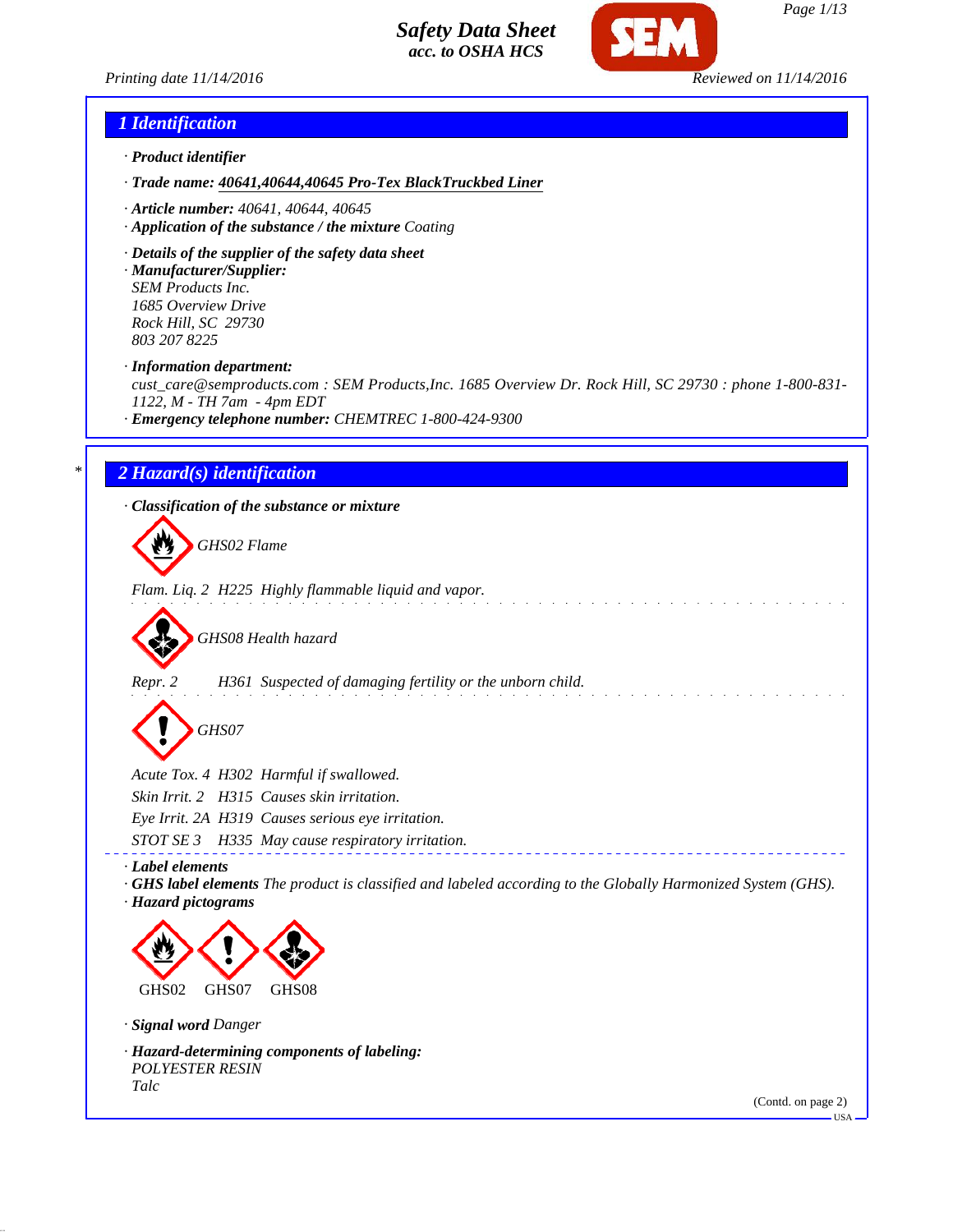*Printing date 11/14/2016 Reviewed on 11/14/2016*

**SEM** 

*Trade name: 40641,40644,40645 Pro-Tex BlackTruckbed Liner*

|                                       | (Contd. of page 1)                                                                                            |
|---------------------------------------|---------------------------------------------------------------------------------------------------------------|
| heptan-2-one                          |                                                                                                               |
| <b>POLYESTER RESIN</b>                |                                                                                                               |
| · Hazard statements                   |                                                                                                               |
|                                       | H225 Highly flammable liquid and vapor.                                                                       |
| H302 Harmful if swallowed.            |                                                                                                               |
| H315 Causes skin irritation.          |                                                                                                               |
|                                       | H319 Causes serious eye irritation.                                                                           |
|                                       | H361 Suspected of damaging fertility or the unborn child.                                                     |
|                                       | H335 May cause respiratory irritation.                                                                        |
| · Precautionary statements            |                                                                                                               |
| P210                                  | Keep away from heat/sparks/open flames/hot surfaces. No smoking.                                              |
| P241                                  | Use explosion-proof electrical/ventilating/lighting/equipment.                                                |
| P <sub>261</sub>                      | Avoid breathing dust/fume/gas/mist/vapors/spray                                                               |
| P280                                  | Wear protective gloves / eye protection / face protection.                                                    |
| P <sub>240</sub>                      | Ground/bond container and receiving equipment.                                                                |
| P242                                  | Use only non-sparking tools.                                                                                  |
| P <sub>243</sub>                      | Take precautionary measures against static discharge.                                                         |
| P264                                  | Wash thoroughly after handling.                                                                               |
| P270                                  | Do not eat, drink or smoke when using this product.                                                           |
| P271                                  | Use only outdoors or in a well-ventilated area.                                                               |
| P201                                  | Obtain special instructions before use.                                                                       |
| P <sub>202</sub>                      | Do not handle until all safety precautions have been read and understood.                                     |
|                                       | P303+P361+P353 If on skin (or hair): Take off immediately all contaminated clothing. Rinse skin with water/   |
|                                       | shower.                                                                                                       |
|                                       | P305+P351+P338 If in eyes: Rinse cautiously with water for several minutes. Remove contact lenses, if present |
|                                       | and easy to do. Continue rinsing.                                                                             |
| P321                                  | Specific treatment (see on this label).                                                                       |
| $P301 + P312$                         | IF SWALLOWED: Call a POISON CENTER/doctor if you feel unwell.                                                 |
| P304+P340                             | IF INHALED: Remove person to fresh air and keep comfortable for breathing.                                    |
| $P308 + P313$                         | IF exposed or concerned: Get medical advice/attention.                                                        |
| $P332 + P313$                         | If skin irritation occurs: Get medical advice/attention.                                                      |
| $P337 + P313$                         | If eye irritation persists: Get medical advice/attention.                                                     |
| P330                                  | Rinse mouth.                                                                                                  |
| $P370 + P378$                         | In case of fire: Use for extinction: CO2, powder or water spray.                                              |
| $P362 + P364$                         | Take off contaminated clothing and wash it before reuse.                                                      |
| P405                                  | Store locked up.                                                                                              |
| $P403 + P233$                         | Store in a well-ventilated place. Keep container tightly closed.                                              |
| $P403 + P235$                         | Store in a well-ventilated place. Keep cool.                                                                  |
| P501                                  | Dispose of contents/container in accordance with local/regional/national/international<br>regulations.        |
| · Classification system:              |                                                                                                               |
| $\cdot$ NFPA ratings (scale $0 - 4$ ) |                                                                                                               |
|                                       |                                                                                                               |
|                                       | $Health = 1$                                                                                                  |
|                                       | $Fire = 3$                                                                                                    |
|                                       | $Reactivity = 0$                                                                                              |
| $\cdot$ HMIS-ratings (scale $0 - 4$ ) |                                                                                                               |
| <b>HEALTH</b><br>$\mathbf{1}$         | $Health = 1$                                                                                                  |
| FIRE<br>l ג                           |                                                                                                               |

 FIRE  $\sqrt{\text{REACTIVITY[0]}$  Reactivity = 0 3 *Fire = 3*

> (Contd. on page 3) USA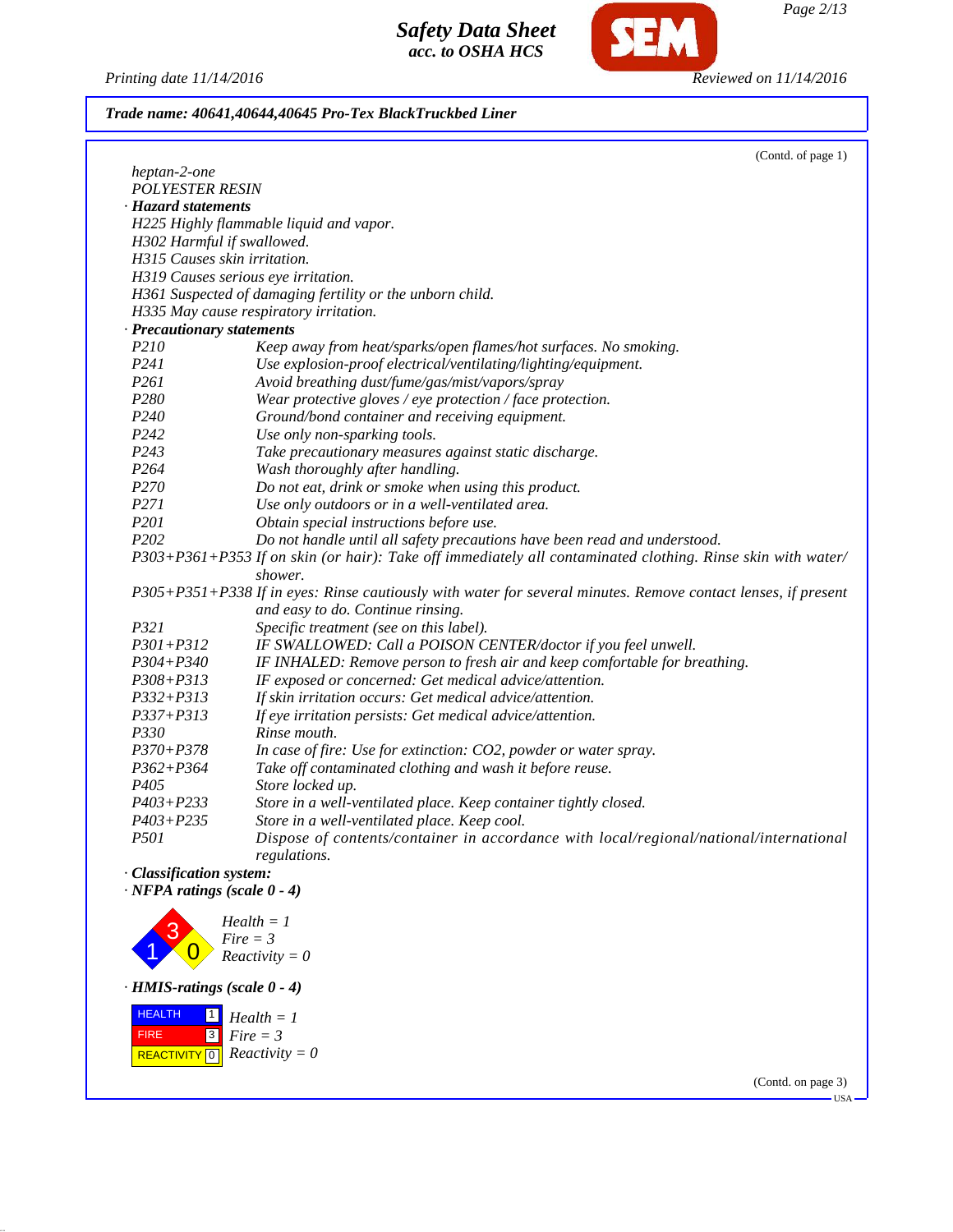*Printing date 11/14/2016 Reviewed on 11/14/2016*

*Trade name: 40641,40644,40645 Pro-Tex BlackTruckbed Liner*

- *· Other hazards*
- *· Results of PBT and vPvB assessment*
- *· PBT: Not applicable.*
- *· vPvB: Not applicable.*

## *\* 3 Composition/information on ingredients*

- *· Chemical characterization: Mixtures*
- *· Description:*
- *Mixture: consisting of the following components. Weight percentages*

| · Dangerous components:          |                                          |                       |
|----------------------------------|------------------------------------------|-----------------------|
| 14807-96-6 Talc                  |                                          | $13 - 30\%$           |
|                                  | <b>POLYESTER RESIN</b>                   | $7 - 10\%$            |
|                                  | <b>POLYESTER RESIN</b>                   | $7 - 10\%$            |
| $67-64-1$ acetone                |                                          | $7 - 10\%$            |
|                                  | 123-86-4 $n$ -butyl acetate              | $5 - 7\%$             |
|                                  | $\overline{110-43-0}$ heptan-2-one       | $1.5 - 5\%$           |
|                                  | 763-69-9 ethyl 3-ethoxypropionate        | $\overline{1.5}$ - 5% |
|                                  | 108-65-6 2-methoxy-1-methylethyl acetate | $1.5 - 5\%$           |
| 112945-52-5 SILICA               |                                          | $1 - 1.5\%$           |
|                                  | 1333-86-4 Carbon black                   | $1 - 1.5\%$           |
| $\overline{1330}$ -20-7   xylene |                                          | $1 - 1.5\%$           |
| $108-88-3$ toluene               |                                          | $\leq l\%$            |

# *\* 4 First-aid measures*

#### *· Description of first aid measures*

*· General information:*

*Immediately remove any clothing soiled by the product.*

*Symptoms of poisoning may even occur after several hours; therefore medical observation for at least 48 hours after the accident.*

- *· After inhalation: In case of unconsciousness place patient stably in side position for transportation.*
- *· After skin contact: Immediately wash with water and soap and rinse thoroughly.*
- *· After eye contact:*

*Rinse opened eye for several minutes under running water. If symptoms persist, consult a doctor.*

- *· After swallowing: Immediately call a doctor.*
- *· Information for doctor:*
- *· Most important symptoms and effects, both acute and delayed No further relevant information available.*
- *· Indication of any immediate medical attention and special treatment needed*

*No further relevant information available.*

(Contd. on page 4)

USA

(Contd. of page 2)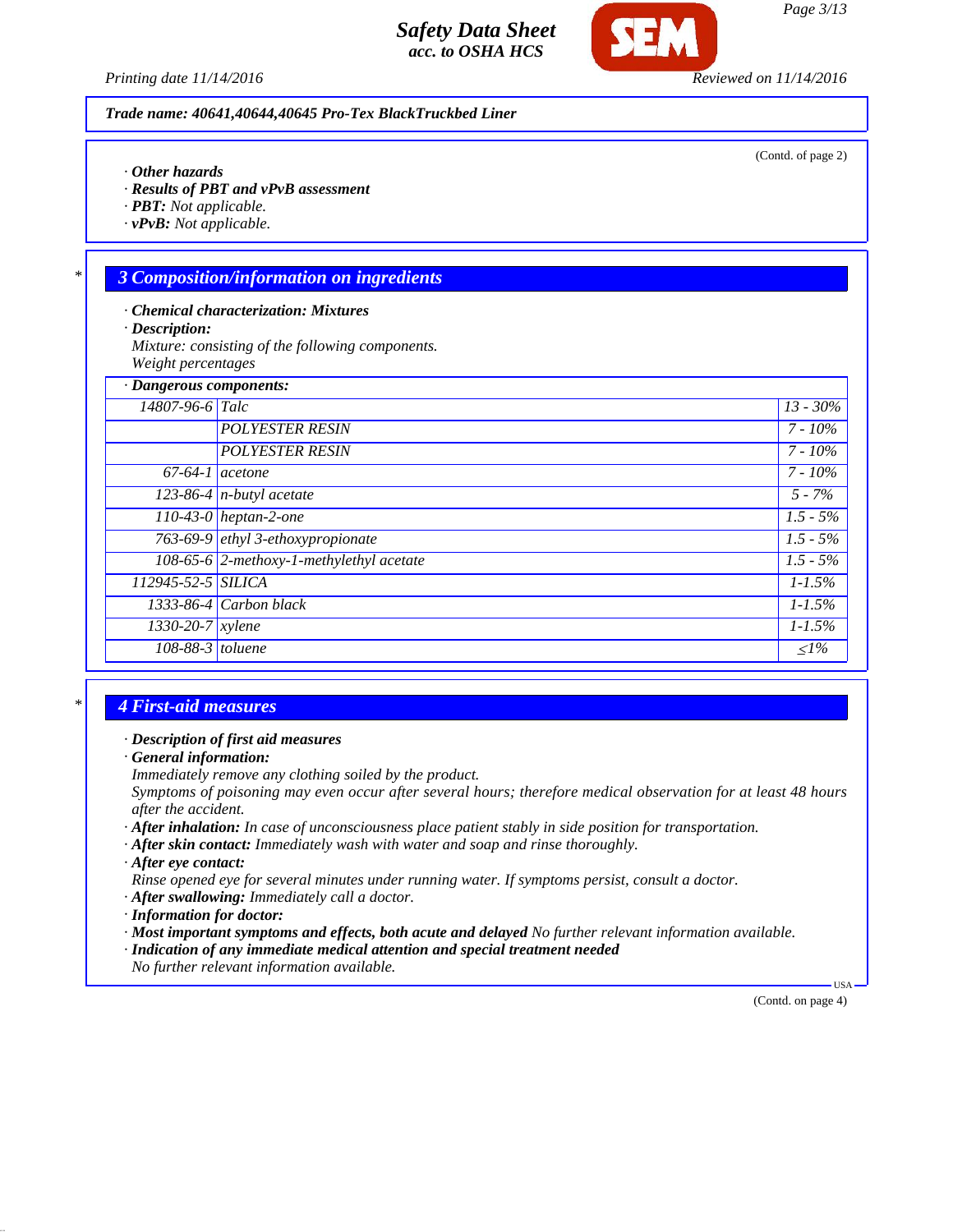

*Page 4/13*

*Trade name: 40641,40644,40645 Pro-Tex BlackTruckbed Liner*

(Contd. of page 3)

#### *\* 5 Fire-fighting measures*

- *· Extinguishing media*
- *· Suitable extinguishing agents:*
- *CO2, extinguishing powder or water spray. Fight larger fires with water spray or alcohol resistant foam.*
- *· For safety reasons unsuitable extinguishing agents: Water with full jet*
- *· Special hazards arising from the substance or mixture No further relevant information available.*
- *· Advice for firefighters*
- *· Protective equipment: No special measures required.*

#### *\* 6 Accidental release measures*

- *· Personal precautions, protective equipment and emergency procedures Wear protective equipment. Keep unprotected persons away.*
- *· Environmental precautions: Do not allow to enter sewers/ surface or ground water.*
- *· Methods and material for containment and cleaning up: Absorb with liquid-binding material (sand, diatomite, acid binders, universal binders, sawdust). Dispose contaminated material as waste according to item 13. Ensure adequate ventilation.*
- *· Reference to other sections See Section 7 for information on safe handling. See Section 8 for information on personal protection equipment. See Section 13 for disposal information.*

## *\* 7 Handling and storage*

#### *· Handling:*

- *· Precautions for safe handling No special measures required. Ensure good ventilation/exhaustion at the workplace. Open and handle receptacle with care. Prevent formation of aerosols.*
- *· Information about protection against explosions and fires: Keep ignition sources away - Do not smoke. Protect against electrostatic charges. Keep respiratory protective device available.*
- *· Conditions for safe storage, including any incompatibilities*
- *· Storage:*
- *· Requirements to be met by storerooms and receptacles: Store in a cool location.*
- *· Information about storage in one common storage facility: Not required.*
- *· Further information about storage conditions: Keep receptacle tightly sealed. Store in cool, dry conditions in well sealed receptacles.*
- *· Specific end use(s) No further relevant information available.*
- *\* 8 Exposure controls/personal protection*

*· Additional information about design of technical systems: No further data; see item 7.*

(Contd. on page 5)

USA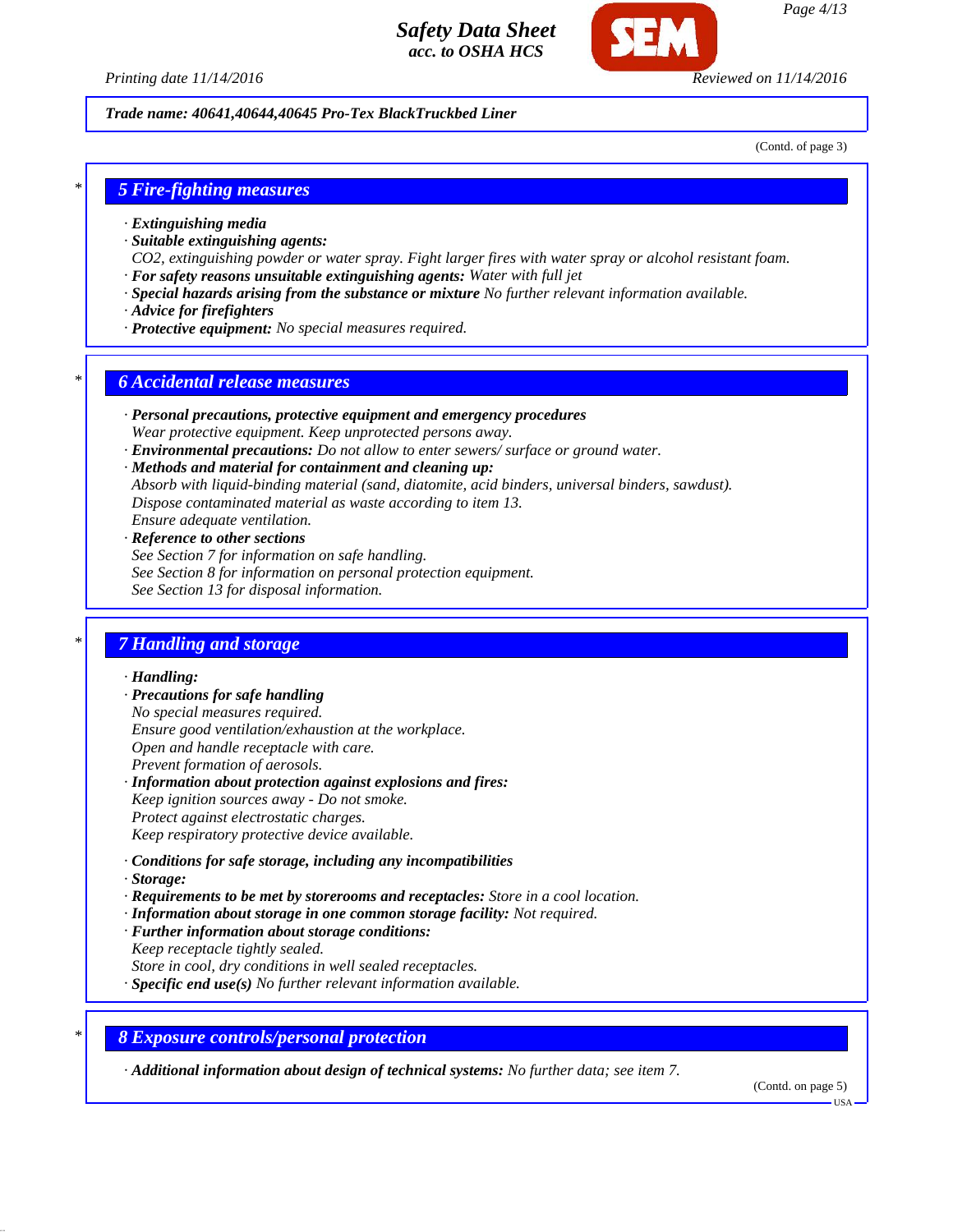Printing date 11/14/2016 **Reviewed on 11/14/2016** 

SEM

|            | Trade name: 40641,40644,40645 Pro-Tex BlackTruckbed Liner                                                                                                                                                                                                                          |  |  |  |
|------------|------------------------------------------------------------------------------------------------------------------------------------------------------------------------------------------------------------------------------------------------------------------------------------|--|--|--|
|            | (Contd. of page 4)<br>Control parameters                                                                                                                                                                                                                                           |  |  |  |
|            | Components with limit values that require monitoring at the workplace:<br>The following constituents are the only constituents of the product which have a PEL, TLV or other recommended<br>exposure limit.<br>At this time, the other constituents have no known exposure limits. |  |  |  |
|            | 67-64-1 acetone                                                                                                                                                                                                                                                                    |  |  |  |
| <b>PEL</b> | Long-term value: $2400$ mg/m <sup>3</sup> , 1000 ppm                                                                                                                                                                                                                               |  |  |  |
| <b>REL</b> | Long-term value: 590 mg/m <sup>3</sup> , 250 ppm                                                                                                                                                                                                                                   |  |  |  |
| <b>TLV</b> | Short-term value: $1187$ mg/m <sup>3</sup> , 500 ppm                                                                                                                                                                                                                               |  |  |  |
|            | Long-term value: 594 mg/m <sup>3</sup> , 250 ppm<br>BEI                                                                                                                                                                                                                            |  |  |  |
|            | 123-86-4 n-butyl acetate                                                                                                                                                                                                                                                           |  |  |  |
| <b>PEL</b> | Long-term value: 710 mg/m <sup>3</sup> , 150 ppm                                                                                                                                                                                                                                   |  |  |  |
| <b>REL</b> | Short-term value: $950$ mg/m <sup>3</sup> , 200 ppm                                                                                                                                                                                                                                |  |  |  |
|            | Long-term value: 710 mg/m <sup>3</sup> , 150 ppm                                                                                                                                                                                                                                   |  |  |  |
| <b>TLV</b> | Short-term value: 712 mg/m <sup>3</sup> , 150 ppm<br>Long-term value: $238$ mg/m <sup>3</sup> , 50 ppm                                                                                                                                                                             |  |  |  |
|            | 110-43-0 heptan-2-one                                                                                                                                                                                                                                                              |  |  |  |
| <b>PEL</b> | Long-term value: 465 mg/m <sup>3</sup> , 100 ppm                                                                                                                                                                                                                                   |  |  |  |
| <b>REL</b> | Long-term value: 465 mg/m <sup>3</sup> , 100 ppm                                                                                                                                                                                                                                   |  |  |  |
| <b>TLV</b> | Long-term value: 233 mg/m <sup>3</sup> , 50 ppm                                                                                                                                                                                                                                    |  |  |  |
|            | 108-65-6 2-methoxy-1-methylethyl acetate                                                                                                                                                                                                                                           |  |  |  |
|            | WEEL Long-term value: 50 ppm                                                                                                                                                                                                                                                       |  |  |  |
|            | 1333-86-4 Carbon black                                                                                                                                                                                                                                                             |  |  |  |
| <b>PEL</b> | Long-term value: $3.5 \text{ mg/m}^3$                                                                                                                                                                                                                                              |  |  |  |
| <b>REL</b> | Long-term value: $3.5*$ mg/m <sup>3</sup><br>*0.1 in presence of PAHs; See Pocket Guide Apps.A+C                                                                                                                                                                                   |  |  |  |
| <b>TLV</b> | Long-term value: $3*mg/m^3$<br>*inhalable fraction                                                                                                                                                                                                                                 |  |  |  |
|            | 1330-20-7 xylene                                                                                                                                                                                                                                                                   |  |  |  |
| PEL        | Long-term value: $435 \text{ mg/m}^3$ , 100 ppm                                                                                                                                                                                                                                    |  |  |  |
| <b>REL</b> | Short-term value: $655$ mg/m <sup>3</sup> , 150 ppm<br>Long-term value: 435 mg/m <sup>3</sup> , 100 ppm                                                                                                                                                                            |  |  |  |
| <b>TLV</b> | Short-term value: $651$ mg/m <sup>3</sup> , 150 ppm<br>Long-term value: 434 mg/m <sup>3</sup> , 100 ppm<br><b>BEI</b>                                                                                                                                                              |  |  |  |
|            | 108-88-3 toluene                                                                                                                                                                                                                                                                   |  |  |  |
| <b>PEL</b> | Long-term value: 200 ppm<br>Ceiling limit value: 300; 500* ppm<br>*10-min peak per 8-hr shift                                                                                                                                                                                      |  |  |  |
| <b>REL</b> | Short-term value: $560$ mg/m <sup>3</sup> , 150 ppm<br>Long-term value: 375 mg/m <sup>3</sup> , 100 ppm                                                                                                                                                                            |  |  |  |
| <b>TLV</b> | Long-term value: 75 mg/m <sup>3</sup> , 20 ppm<br>BEI                                                                                                                                                                                                                              |  |  |  |
|            | (Contd. on page 6)                                                                                                                                                                                                                                                                 |  |  |  |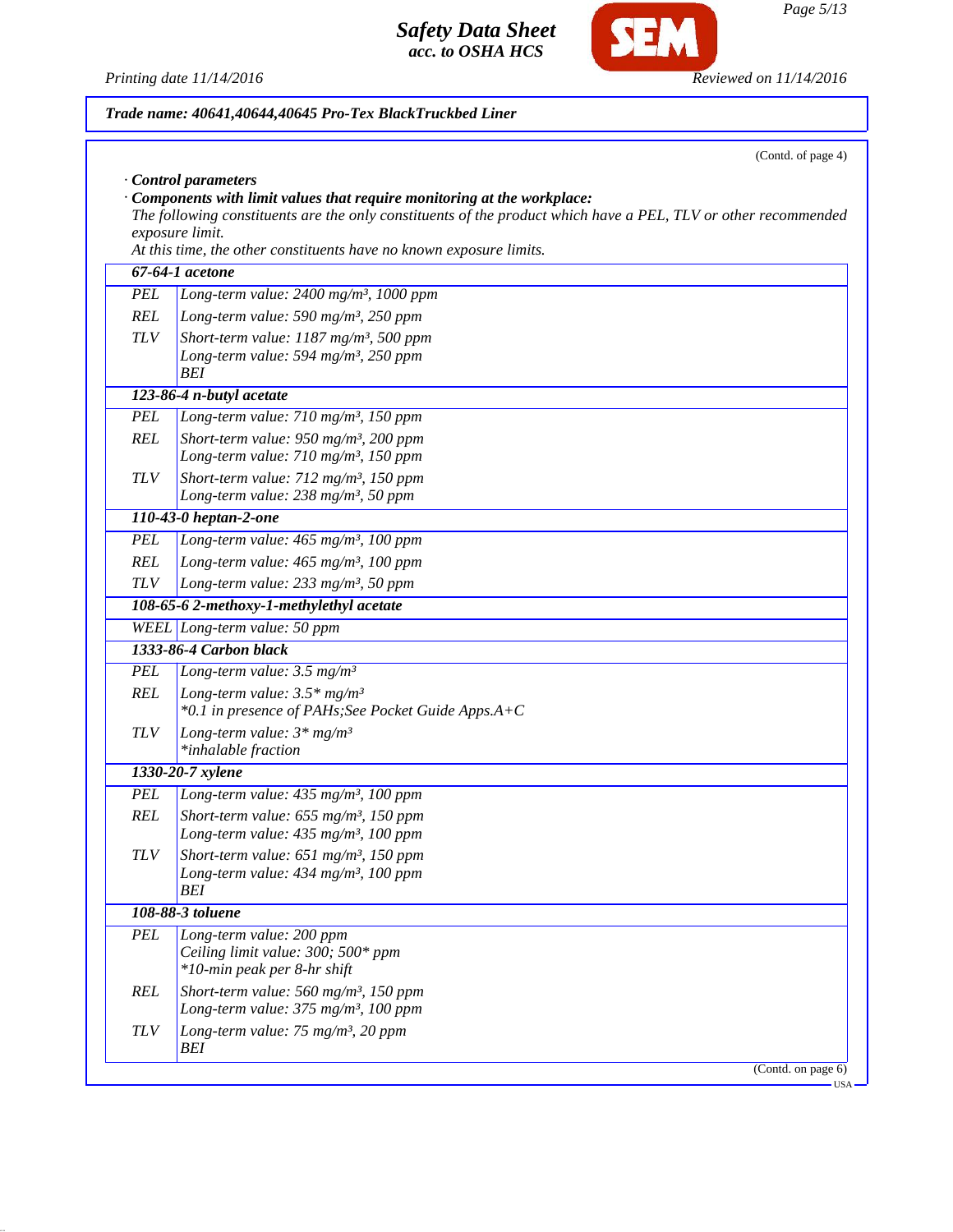*Printing date 11/14/2016 Reviewed on 11/14/2016*

SEM

# *Trade name: 40641,40644,40645 Pro-Tex BlackTruckbed Liner*

| (Contd. of page 5)<br>· Ingredients with biological limit values:                                                                                                                              |
|------------------------------------------------------------------------------------------------------------------------------------------------------------------------------------------------|
| 67-64-1 acetone                                                                                                                                                                                |
| $BEI$ 50 mg/L                                                                                                                                                                                  |
| Medium: urine                                                                                                                                                                                  |
| Time: end of shift                                                                                                                                                                             |
| Parameter: Acetone (nonspecific)                                                                                                                                                               |
| 1330-20-7 xylene                                                                                                                                                                               |
| BEI 1.5 $g/g$ creatinine                                                                                                                                                                       |
| Medium: urine                                                                                                                                                                                  |
| Time: end of shift                                                                                                                                                                             |
| Parameter: Methylhippuric acids                                                                                                                                                                |
| 108-88-3 toluene                                                                                                                                                                               |
| BEI $0.02$ mg/L                                                                                                                                                                                |
| Medium: blood                                                                                                                                                                                  |
| Time: prior to last shift of workweek                                                                                                                                                          |
| Parameter: Toluene                                                                                                                                                                             |
| $0.03$ mg/L                                                                                                                                                                                    |
| Medium: urine                                                                                                                                                                                  |
| Time: end of shift                                                                                                                                                                             |
| Parameter: Toluene                                                                                                                                                                             |
|                                                                                                                                                                                                |
| $0.3$ mg/g creatinine<br>Medium: urine                                                                                                                                                         |
|                                                                                                                                                                                                |
| Time: end of shift<br>Parameter: o-Cresol with hydrolysis (background)                                                                                                                         |
| · Additional information: The lists that were valid during the creation were used as basis.                                                                                                    |
|                                                                                                                                                                                                |
| · Exposure controls                                                                                                                                                                            |
| · Personal protective equipment:                                                                                                                                                               |
| · General protective and hygienic measures:                                                                                                                                                    |
| Keep away from foodstuffs, beverages and feed.                                                                                                                                                 |
| Immediately remove all soiled and contaminated clothing.                                                                                                                                       |
| Wash hands before breaks and at the end of work.                                                                                                                                               |
| Store protective clothing separately.<br>Avoid contact with the eyes and skin.                                                                                                                 |
|                                                                                                                                                                                                |
| · Breathing equipment:                                                                                                                                                                         |
| In case of brief exposure or low pollution use respiratory filter device. In case of intensive or longer exposure use<br>respiratory protective device that is independent of circulating air. |
| · Protection of hands:                                                                                                                                                                         |
| Due to missing tests no recommendation to the glove material can be given for the product/ the preparation/ the                                                                                |
| chemical mixture.                                                                                                                                                                              |
| Selection of the glove material on consideration of the penetration times, rates of diffusion and the degradation                                                                              |
|                                                                                                                                                                                                |
|                                                                                                                                                                                                |
| Protective gloves                                                                                                                                                                              |
|                                                                                                                                                                                                |
| The glove material has to be impermeable and resistant to the product/the substance/the preparation.                                                                                           |

*Page 6/13*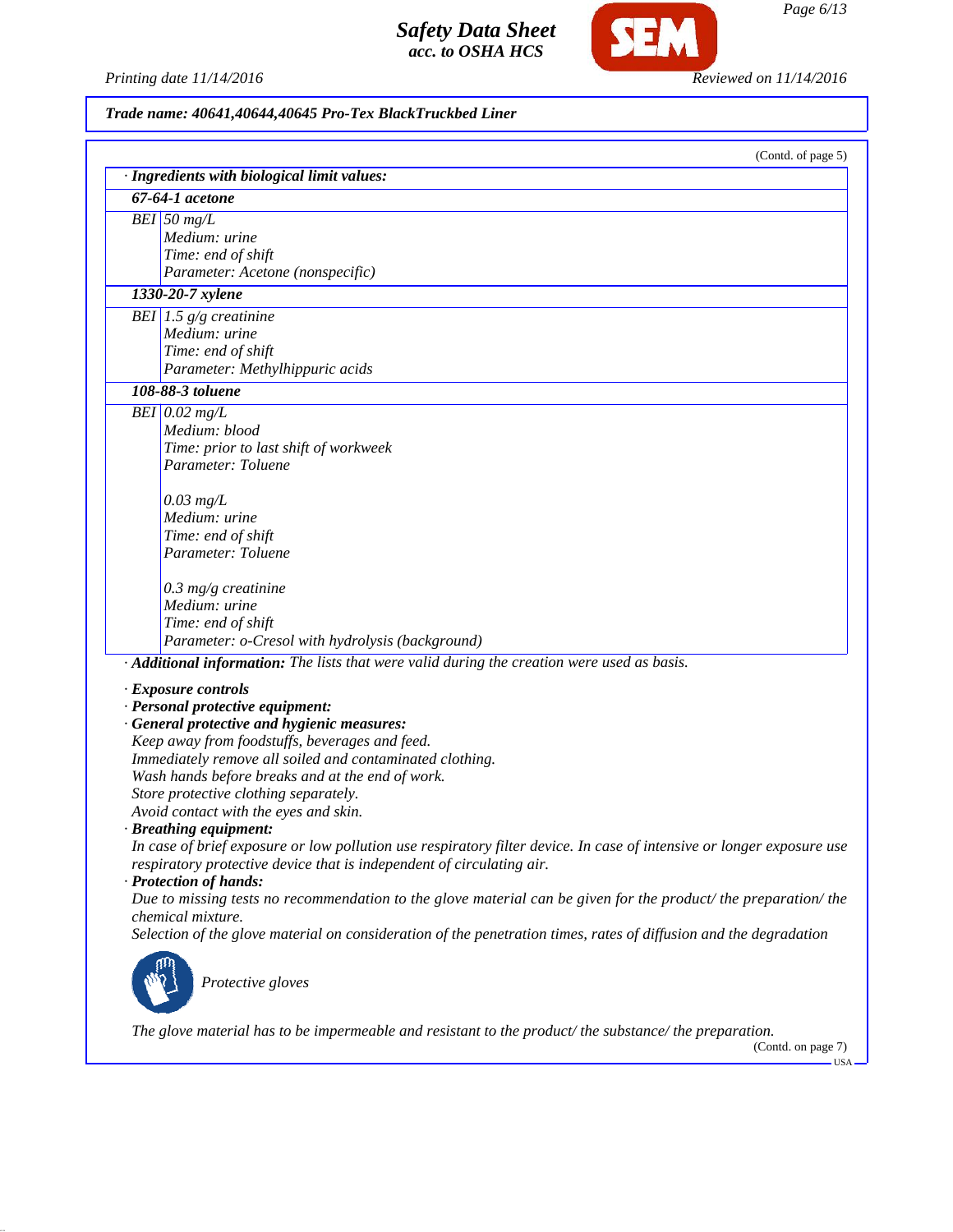

#### *Trade name: 40641,40644,40645 Pro-Tex BlackTruckbed Liner*

#### *· Material of gloves*

(Contd. of page 6)

*The selection of the suitable gloves does not only depend on the material, but also on further marks of quality and varies from manufacturer to manufacturer. As the product is a preparation of several substances, the resistance of the glove material can not be calculated in advance and has therefore to be checked prior to the application.*

## *· Penetration time of glove material*

*The exact break trough time has to be found out by the manufacturer of the protective gloves and has to be observed.*

#### *· Eye protection:*



*Tightly sealed goggles*

# *\* 9 Physical and chemical properties*

| · Information on basic physical and chemical properties    |                                                          |  |
|------------------------------------------------------------|----------------------------------------------------------|--|
| <b>General Information</b>                                 |                                                          |  |
| $\cdot$ Appearance:                                        |                                                          |  |
| Form:                                                      | Liquid                                                   |  |
| Color:                                                     | According to product specification                       |  |
| $\cdot$ Odor:                                              | Characteristic                                           |  |
| · Odor threshold:                                          | Not determined.                                          |  |
| $\cdot$ pH-value:                                          | Not determined.                                          |  |
| Change in condition                                        |                                                          |  |
| <b>Melting point/Melting range:</b>                        | Undetermined.                                            |  |
| <b>Boiling point/Boiling range:</b>                        | 124 °C                                                   |  |
| · Flash point:                                             | $-18\degree C$                                           |  |
| · Flammability (solid, gaseous):                           | Not applicable.                                          |  |
| · Ignition temperature:                                    | 370 °C                                                   |  |
| · Decomposition temperature:                               | Not determined.                                          |  |
| · Auto igniting:                                           | Product is not selfigniting.                             |  |
| · Danger of explosion:                                     | In use, may form flammable/explosive vapour-air mixture. |  |
| · Explosion limits:                                        |                                                          |  |
| Lower:                                                     | Not determined.                                          |  |
| <b>Upper:</b>                                              | Not determined.                                          |  |
| · Vapor pressure:                                          | Not determined.                                          |  |
| $\cdot$ Density at 20 $\cdot$ C:                           | 1.2337 $g/cm^3$                                          |  |
| · Relative density                                         | Not determined.                                          |  |
| · Vapor density                                            | Not determined.                                          |  |
| $\cdot$ Evaporation rate                                   | Not determined.                                          |  |
| · Solubility in / Miscibility with                         |                                                          |  |
| Water:                                                     | Not miscible or difficult to mix.                        |  |
| · Partition coefficient (n-octanol/water): Not determined. |                                                          |  |
|                                                            | (Contd. on page 8)                                       |  |

USA

*Page 7/13*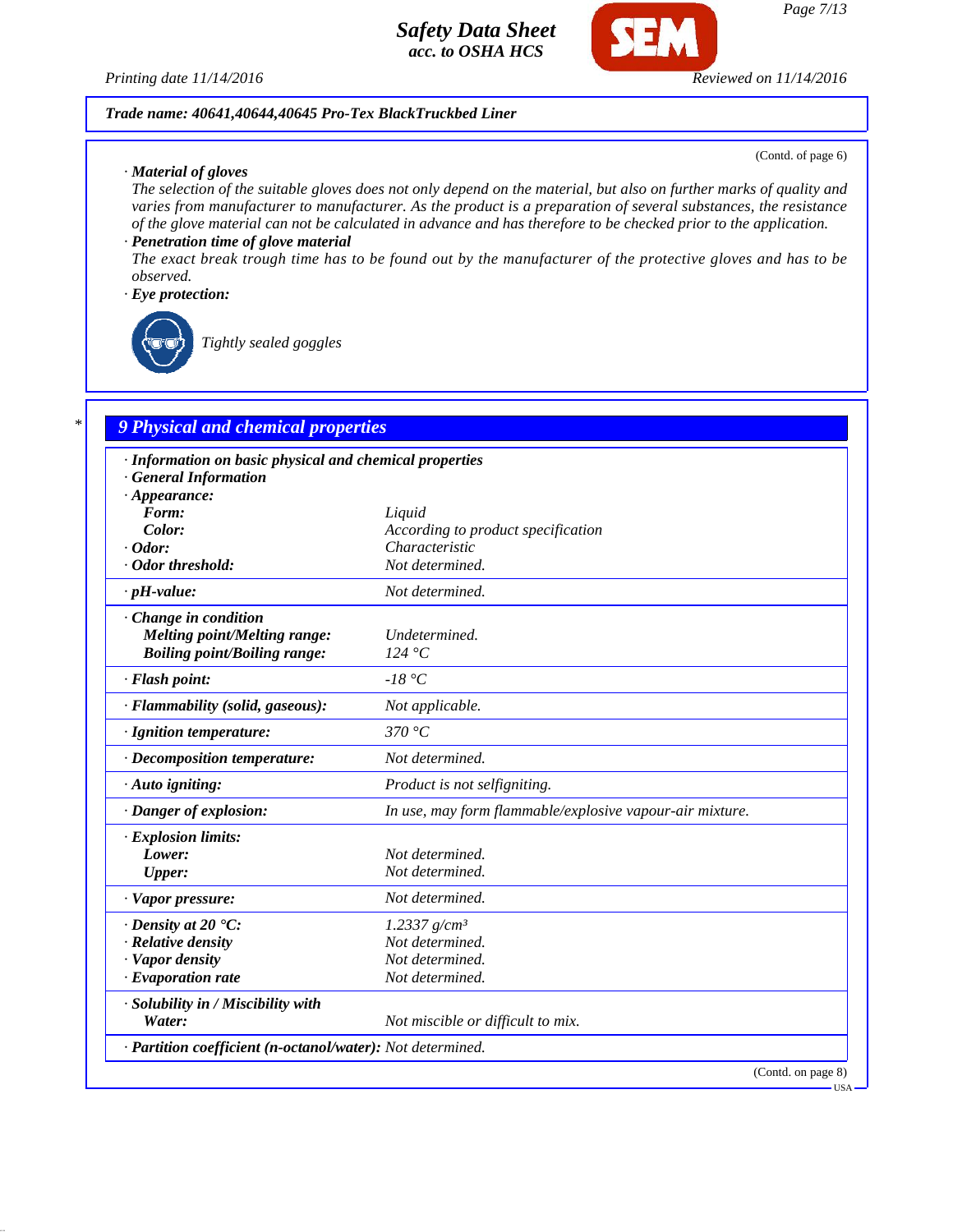*Printing date 11/14/2016 Reviewed on 11/14/2016*

#### *Trade name: 40641,40644,40645 Pro-Tex BlackTruckbed Liner*

|                           |                                            | (Contd. of page 7) |
|---------------------------|--------------------------------------------|--------------------|
| $\cdot$ Viscosity:        |                                            |                    |
| Dynamic:                  | Not determined.                            |                    |
| Kinematic:                | Not determined.                            |                    |
| · Solvent content:        |                                            |                    |
| Organic solvents:         | 25.8%                                      |                    |
| <b>VOC</b> content:       | $18.0\%$                                   |                    |
|                           | $253.5$ g/l $/2.12$ lb/gl                  |                    |
| Solids content:           | 73.7%                                      |                    |
| $\cdot$ Other information | No further relevant information available. |                    |

## *\* 10 Stability and reactivity*

*· Reactivity No further relevant information available.*

- *· Chemical stability*
- *· Thermal decomposition / conditions to be avoided: No decomposition if used according to specifications.*
- *· Possibility of hazardous reactions No dangerous reactions known.*

*· Conditions to avoid No further relevant information available.*

- *· Incompatible materials: No further relevant information available.*
- *· Hazardous decomposition products: No dangerous decomposition products known.*

## *11 Toxicological information*

- *· Information on toxicological effects*
- *· Acute toxicity:*
- *· Primary irritant effect:*
- *· on the skin: Irritant to skin and mucous membranes.*
- *· on the eye: Irritating effect.*
- *· Sensitization: No sensitizing effects known.*
- *· Additional toxicological information:*

*The product shows the following dangers according to internally approved calculation methods for preparations: Harmful*

*Irritant*

#### *· Carcinogenic categories*

| · IARC (International Agency for Research on Cancer) |                            |                |
|------------------------------------------------------|----------------------------|----------------|
| 14807-96-6 Talc                                      |                            | 3              |
|                                                      | $1333-86-4$ Carbon black   | 2B             |
| 1330-20-7 xylene                                     |                            | 3              |
| 108-88-3 toluene                                     |                            | $\mathfrak{Z}$ |
|                                                      | $111-76-2$ 2-butoxyethanol |                |
| $\overline{NTP(National Toxicology Program)}$        |                            |                |
| None of the ingredients is listed.                   |                            |                |
|                                                      | (Contd. on page 9)         |                |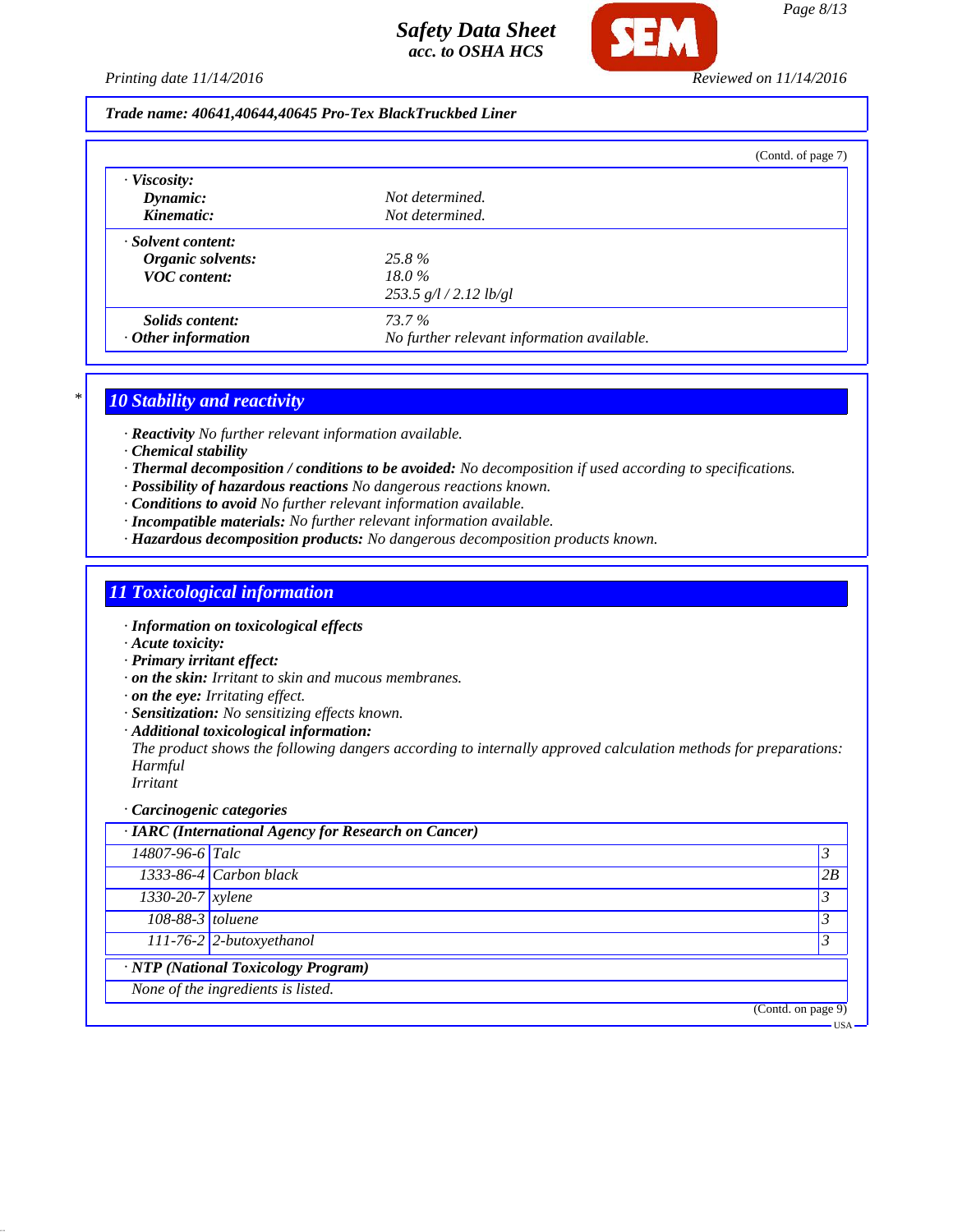

*Trade name: 40641,40644,40645 Pro-Tex BlackTruckbed Liner*

(Contd. of page 8)

*· OSHA-Ca (Occupational Safety & Health Administration)*

*None of the ingredients is listed.*

## *\* 12 Ecological information*

- *· Toxicity*
- *· Aquatic toxicity: No further relevant information available.*
- *· Persistence and degradability No further relevant information available.*
- *· Behavior in environmental systems:*
- *· Bioaccumulative potential No further relevant information available.*
- *· Mobility in soil No further relevant information available.*
- *· Additional ecological information:*
- *· General notes:*
- *Water hazard class 1 (Self-assessment): slightly hazardous for water*

*Do not allow undiluted product or large quantities of it to reach ground water, water course or sewage system.*

- *· Results of PBT and vPvB assessment*
- *· PBT: Not applicable.*
- *· vPvB: Not applicable.*
- *· Other adverse effects No further relevant information available.*

#### *13 Disposal considerations*

- *· Waste treatment methods*
- *· Recommendation:*

*Must not be disposed of together with household garbage. Do not allow product to reach sewage system.*

- *· Uncleaned packagings:*
- *· Recommendation: Disposal must be made according to official regulations.*

| $\cdot$ UN-Number<br>· DOT, ADR, IMDG, IATA | <i>UN1263</i>                      |  |
|---------------------------------------------|------------------------------------|--|
| · UN proper shipping name                   |                                    |  |
| $\cdot$ DOT                                 | Paint                              |  |
| $-ADR$                                      | 1263 Paint, special provision 640E |  |
| $\cdot$ IMDG, IATA                          | <b>PAINT</b>                       |  |
| · Transport hazard class(es)                |                                    |  |
| $\cdot$ DOT                                 |                                    |  |
| $\sum_{n \text{ number 1000}}$              |                                    |  |
|                                             |                                    |  |
| $\cdot$ Class                               | 3 Flammable liquids                |  |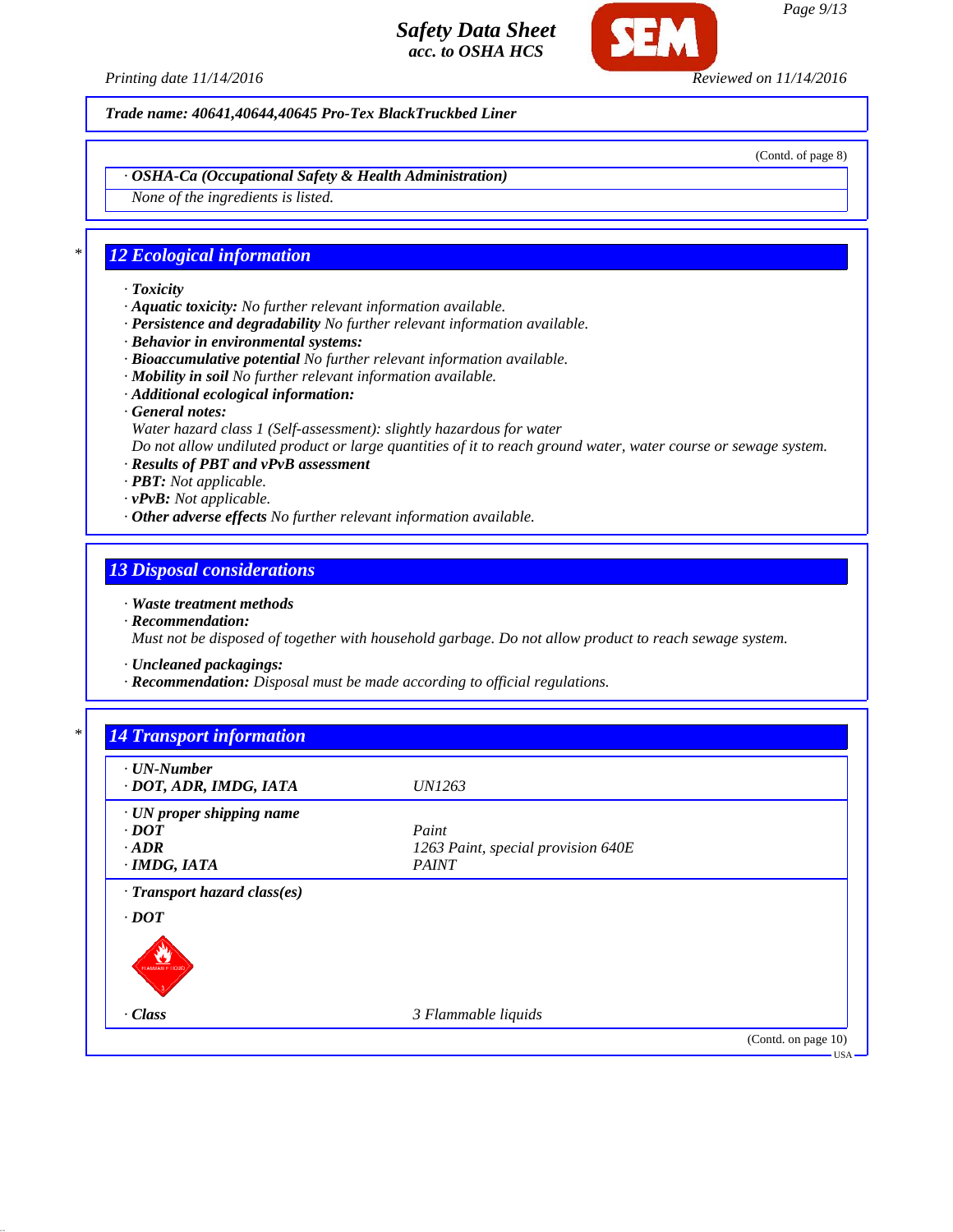

*Page 10/13*

*Printing date 11/14/2016 Reviewed on 11/14/2016*

*Trade name: 40641,40644,40645 Pro-Tex BlackTruckbed Liner*

|                                              | (Contd. of page 9)                                                                                   |
|----------------------------------------------|------------------------------------------------------------------------------------------------------|
| · Label                                      | 3                                                                                                    |
| · ADR, IMDG, IATA                            |                                                                                                      |
|                                              |                                                                                                      |
|                                              |                                                                                                      |
|                                              |                                                                                                      |
| · Class                                      | 3 Flammable liquids                                                                                  |
| · Label                                      | 3                                                                                                    |
| · Packing group                              |                                                                                                      |
| · DOT, ADR, IMDG, IATA                       | III                                                                                                  |
| · Environmental hazards:                     |                                                                                                      |
| · Marine pollutant:                          | No                                                                                                   |
| · Special precautions for user               | Warning: Flammable liquids                                                                           |
| · EMS Number:                                | $F-E,S-E$                                                                                            |
| · Stowage Category                           | A                                                                                                    |
| · Transport in bulk according to Annex II of |                                                                                                      |
| <b>MARPOL73/78 and the IBC Code</b>          | Not applicable.                                                                                      |
| · Transport/Additional information:          |                                                                                                      |
| $\cdot$ <i>DOT</i>                           |                                                                                                      |
| · Quantity limitations                       | On passenger aircraft/rail: 60 L                                                                     |
|                                              | On cargo aircraft only: 220 L                                                                        |
| $\cdot$ ADR                                  |                                                                                                      |
| $\cdot$ Excepted quantities (EQ)             | Code: El                                                                                             |
|                                              | Maximum net quantity per inner packaging: 30 ml                                                      |
|                                              | Maximum net quantity per outer packaging: 1000 ml                                                    |
| $\cdot$ IMDG                                 |                                                                                                      |
| $\cdot$ Limited quantities (LQ)              | 5L                                                                                                   |
| $\cdot$ Excepted quantities (EQ)             | Code: E1                                                                                             |
|                                              | Maximum net quantity per inner packaging: 30 ml<br>Maximum net quantity per outer packaging: 1000 ml |
|                                              |                                                                                                      |
| · UN "Model Regulation":                     | UN 1263 PAINT, SPECIAL PROVISION 640E, 3, III                                                        |

# *\* 15 Regulatory information*

*· Safety, health and environmental regulations/legislation specific for the substance or mixture · Sara*

|                        | · Section 355 (extremely hazardous substances):   |
|------------------------|---------------------------------------------------|
|                        | None of the ingredient is listed.                 |
|                        | · Section 313 (Specific toxic chemical listings): |
| 14807-96-6 Talc        |                                                   |
|                        | Acrylic Resin                                     |
| $1330 - 20 - 7$ xylene |                                                   |
| 108-88-3 toluene       |                                                   |
|                        | (Contd. on page 11)                               |
|                        | <b>USA</b>                                        |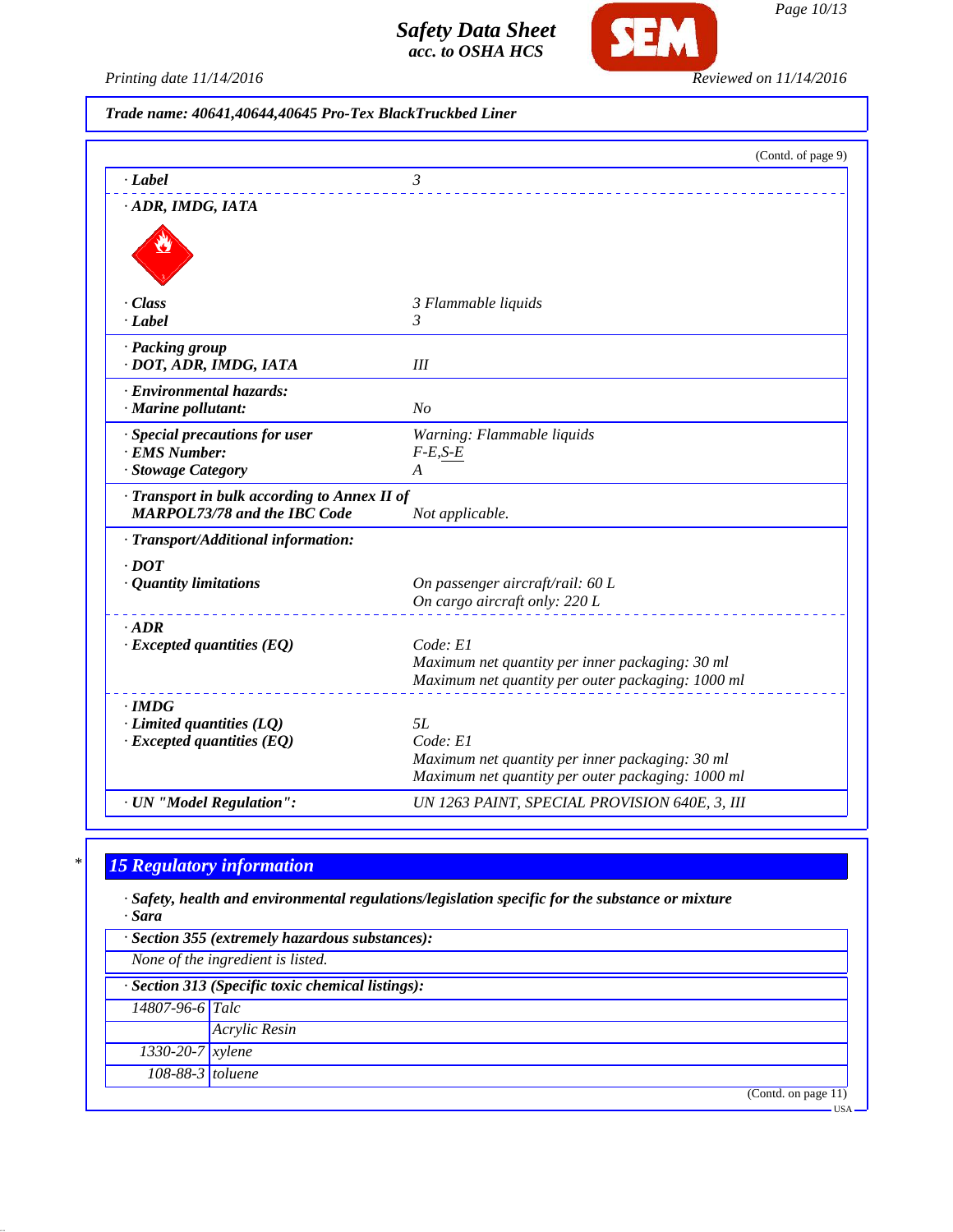

SEM

# *Trade name: 40641,40644,40645 Pro-Tex BlackTruckbed Liner*

|                              | $111-76-2$ 2-butoxyethanol                                         | (Contd. of page 10) |
|------------------------------|--------------------------------------------------------------------|---------------------|
|                              | · TSCA (Toxic Substances Control Act):                             |                     |
| 14807-96-6 Talc              |                                                                    |                     |
| $\overline{67-64-1}$ acetone |                                                                    |                     |
|                              | $123-86-4$ n-butyl acetate                                         |                     |
|                              | 110-43-0 heptan-2-one                                              |                     |
|                              | 763-69-9 ethyl 3-ethoxypropionate                                  |                     |
|                              | 108-65-6 2-methoxy-1-methylethyl acetate                           |                     |
|                              | $1333-86-4$ Carbon black                                           |                     |
| 1330-20-7 xylene             |                                                                    |                     |
| 108-88-3 toluene             |                                                                    |                     |
|                              | 77-58-7 dibutyltin dilaurate                                       |                     |
|                              | 111-76-2 2-butoxyethanol                                           |                     |
|                              | 9038-95-3 OXIRANE, ME, POLYMER                                     |                     |
| $\cdot$ Proposition 65       |                                                                    |                     |
|                              | Chemicals known to cause cancer:                                   |                     |
|                              | $1333-86-4$ Carbon black                                           |                     |
| 1330-20-7 xylene             |                                                                    |                     |
|                              | · Chemicals known to cause reproductive toxicity for females:      |                     |
|                              | None of the ingredients is listed.                                 |                     |
|                              | Chemicals known to cause reproductive toxicity for males:          |                     |
|                              | None of the ingredients is listed.                                 |                     |
|                              | · Chemicals known to cause developmental toxicity:                 |                     |
| 108-88-3 toluene             |                                                                    |                     |
|                              | · Cancerogenity categories                                         |                     |
|                              | · EPA (Environmental Protection Agency)                            |                     |
| $67-64-1$ acetone            |                                                                    | Ι                   |
| $1330 - 20 - 7$ xylene       |                                                                    | I                   |
| 108-88-3 toluene             |                                                                    | I                   |
|                              | $111-76-2$ 2-butoxyethanol                                         | NL                  |
|                              | · TLV (Threshold Limit Value established by ACGIH)                 |                     |
| 14807-96-6 Talc              |                                                                    | A4                  |
| $67-64-1$                    | acetone                                                            | A4                  |
|                              | $1333-86-4$ Carbon black                                           | A4                  |
| $1330 - 20 - 7$ xylene       |                                                                    | A4                  |
| 108-88-3 toluene             |                                                                    | A4                  |
|                              | 77-58-7 dibutyltin dilaurate                                       | A4                  |
|                              | $111-76-2$ 2-butoxyethanol                                         | A3                  |
|                              | · NIOSH-Ca (National Institute for Occupational Safety and Health) |                     |
|                              |                                                                    |                     |

*Page 11/13*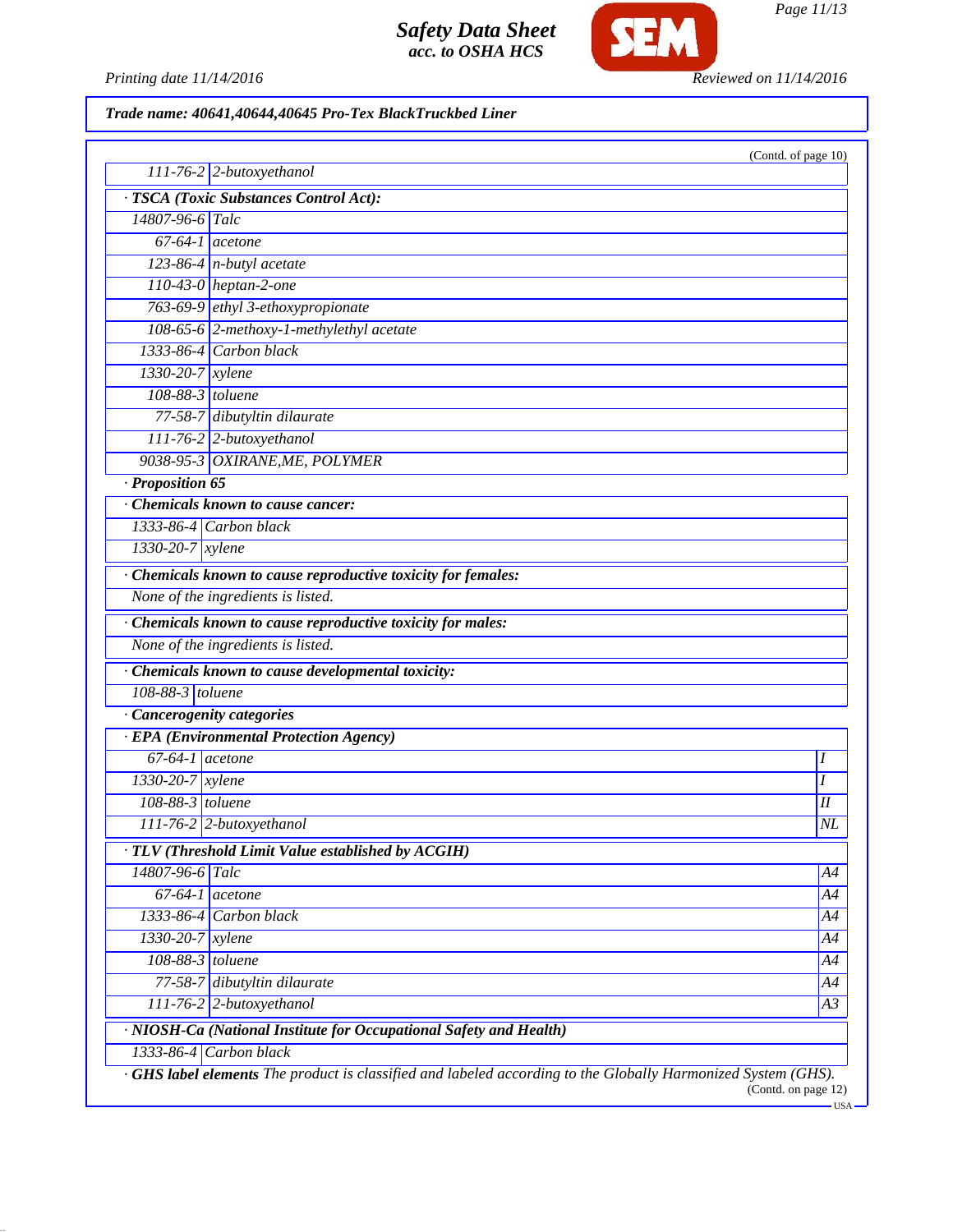Printing date 11/14/2016

SEM

*Page 12/13*

| Trade name: 40641,40644,40645 Pro-Tex BlackTruckbed Liner |                                                                                                               |  |
|-----------------------------------------------------------|---------------------------------------------------------------------------------------------------------------|--|
| · Hazard pictograms                                       | (Contd. of page 11)                                                                                           |  |
|                                                           |                                                                                                               |  |
|                                                           |                                                                                                               |  |
|                                                           |                                                                                                               |  |
|                                                           |                                                                                                               |  |
| GHS02                                                     | GHS07<br>GHS08                                                                                                |  |
| · Signal word Danger                                      |                                                                                                               |  |
|                                                           | · Hazard-determining components of labeling:                                                                  |  |
| <b>POLYESTER RESIN</b>                                    |                                                                                                               |  |
| Talc                                                      |                                                                                                               |  |
| heptan-2-one                                              |                                                                                                               |  |
| <b>POLYESTER RESIN</b>                                    |                                                                                                               |  |
| · Hazard statements                                       |                                                                                                               |  |
|                                                           | H225 Highly flammable liquid and vapor.                                                                       |  |
| H302 Harmful if swallowed.                                |                                                                                                               |  |
| H315 Causes skin irritation.                              |                                                                                                               |  |
|                                                           | H319 Causes serious eye irritation.                                                                           |  |
|                                                           | H361 Suspected of damaging fertility or the unborn child.                                                     |  |
|                                                           | H335 May cause respiratory irritation.                                                                        |  |
| · Precautionary statements                                |                                                                                                               |  |
| P210                                                      | Keep away from heat/sparks/open flames/hot surfaces. No smoking.                                              |  |
| P241                                                      | Use explosion-proof electrical/ventilating/lighting/equipment.                                                |  |
| P <sub>261</sub>                                          | Avoid breathing dust/fume/gas/mist/vapors/spray                                                               |  |
| P <sub>280</sub>                                          | Wear protective gloves / eye protection / face protection.                                                    |  |
| P <sub>240</sub>                                          | Ground/bond container and receiving equipment.                                                                |  |
| P242                                                      | Use only non-sparking tools.                                                                                  |  |
| P243                                                      | Take precautionary measures against static discharge.                                                         |  |
| P <sub>264</sub>                                          | Wash thoroughly after handling.                                                                               |  |
| P <sub>270</sub>                                          | Do not eat, drink or smoke when using this product.                                                           |  |
| P271                                                      | Use only outdoors or in a well-ventilated area.                                                               |  |
| P201                                                      | Obtain special instructions before use.                                                                       |  |
| P <sub>202</sub>                                          | Do not handle until all safety precautions have been read and understood.                                     |  |
|                                                           | P303+P361+P353 If on skin (or hair): Take off immediately all contaminated clothing. Rinse skin with water/   |  |
|                                                           | shower.                                                                                                       |  |
|                                                           | P305+P351+P338 If in eyes: Rinse cautiously with water for several minutes. Remove contact lenses, if present |  |
|                                                           | and easy to do. Continue rinsing.                                                                             |  |
| P321                                                      | Specific treatment (see on this label).                                                                       |  |
| $P301 + P312$                                             | IF SWALLOWED: Call a POISON CENTER/doctor if you feel unwell.                                                 |  |
| $P304 + P340$                                             | IF INHALED: Remove person to fresh air and keep comfortable for breathing.                                    |  |
| $P308 + P313$                                             | IF exposed or concerned: Get medical advice/attention.                                                        |  |
| $P332 + P313$                                             | If skin irritation occurs: Get medical advice/attention.                                                      |  |
| $P337 + P313$                                             | If eye irritation persists: Get medical advice/attention.                                                     |  |
| <i>P330</i>                                               | Rinse mouth.                                                                                                  |  |
| $P370 + P378$                                             | In case of fire: Use for extinction: CO2, powder or water spray.                                              |  |
| $P362 + P364$                                             | Take off contaminated clothing and wash it before reuse.                                                      |  |
| P <sub>405</sub>                                          | Store locked up.                                                                                              |  |
| $P403 + P233$                                             | Store in a well-ventilated place. Keep container tightly closed.                                              |  |
| $P403 + P235$                                             | Store in a well-ventilated place. Keep cool.                                                                  |  |
| <i>P501</i>                                               | Dispose of contents/container in accordance with local/regional/national/international                        |  |
|                                                           | regulations.                                                                                                  |  |
|                                                           | (Contd. on page 13)                                                                                           |  |

USA